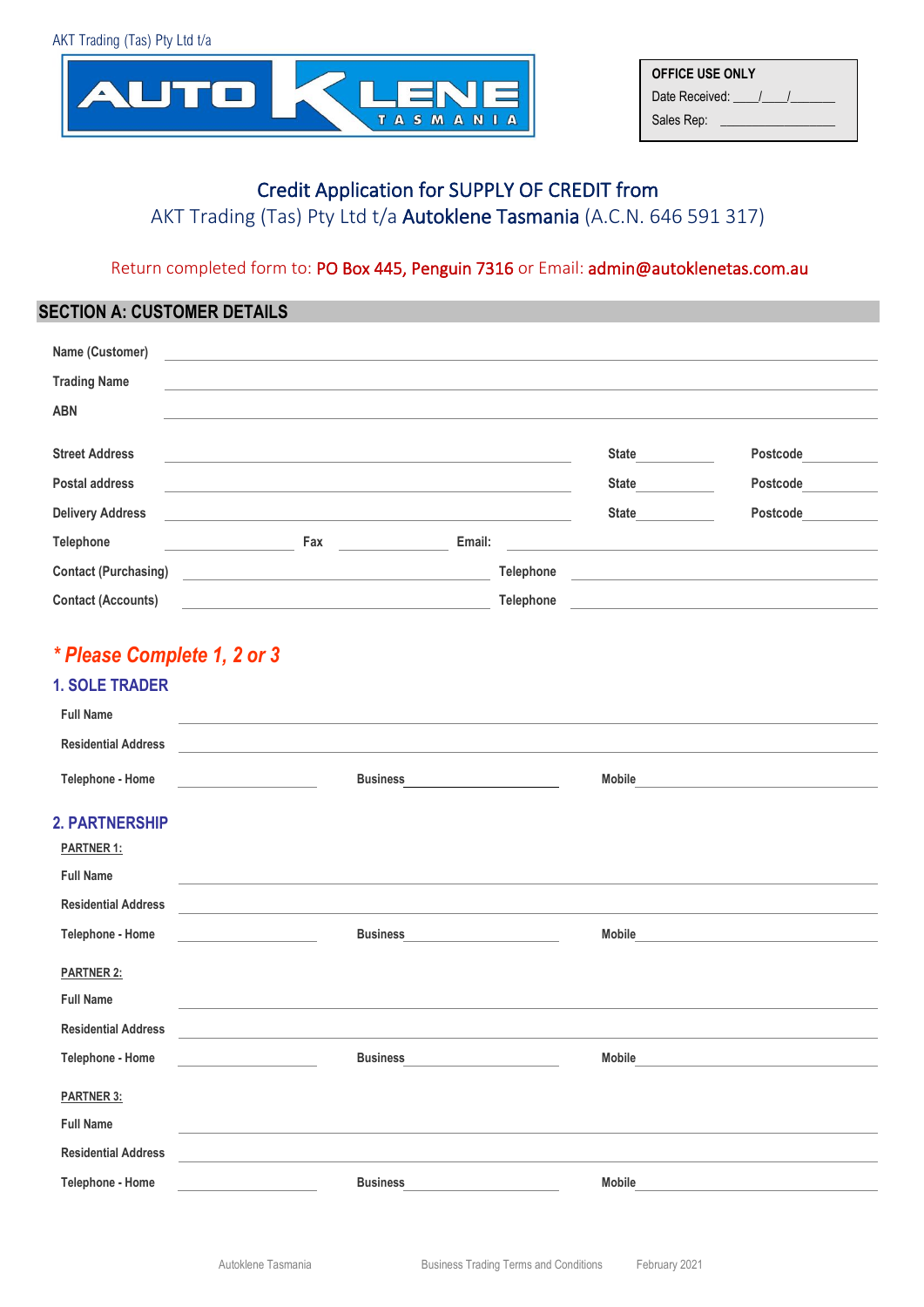# **3. COMPANY OR TRUST**

| <b>Company Name</b>                    |                                                                                                                                                                                                                               |                                                                                      |
|----------------------------------------|-------------------------------------------------------------------------------------------------------------------------------------------------------------------------------------------------------------------------------|--------------------------------------------------------------------------------------|
| <b>ACN</b>                             |                                                                                                                                                                                                                               |                                                                                      |
| <b>Registered Address:</b>             |                                                                                                                                                                                                                               |                                                                                      |
| DIRECTOR 1:                            |                                                                                                                                                                                                                               |                                                                                      |
| <b>Full Name</b>                       | and the control of the control of the control of the control of the control of the control of the control of the                                                                                                              |                                                                                      |
| <b>Residential Address</b>             |                                                                                                                                                                                                                               |                                                                                      |
| Telephone - Home                       | <b>Business</b>                                                                                                                                                                                                               |                                                                                      |
| <b>DIRECTOR 2:</b>                     |                                                                                                                                                                                                                               |                                                                                      |
| <b>Full Name</b>                       |                                                                                                                                                                                                                               |                                                                                      |
| <b>Residential Address</b>             | the contract of the contract of the contract of the contract of the contract of                                                                                                                                               |                                                                                      |
| Telephone - Home                       | <b>Business</b>                                                                                                                                                                                                               | Mobile                                                                               |
|                                        |                                                                                                                                                                                                                               |                                                                                      |
| <b>DIRECTOR 3:</b>                     |                                                                                                                                                                                                                               |                                                                                      |
| <b>Full Name</b>                       | the control of the control of the control of the control of the control of the control of the control of the control of the control of the control of the control of the control of the control of the control of the control |                                                                                      |
| <b>Residential Address</b>             |                                                                                                                                                                                                                               |                                                                                      |
| Telephone - Home                       | <b>Business</b><br><u>and the state of the state of the state</u>                                                                                                                                                             | Mobile<br>the control of the control of the control of the control of the control of |
| <b>DIRECTOR 4:</b>                     |                                                                                                                                                                                                                               |                                                                                      |
| <b>Full Name</b>                       | and the control of the control of the control of the control of the control of the control of the control of the                                                                                                              |                                                                                      |
| <b>Residential Address</b>             |                                                                                                                                                                                                                               |                                                                                      |
| Telephone - Home                       | <b>Business</b>                                                                                                                                                                                                               | Mobile<br>the control of the control of the control of the control of the control of |
|                                        |                                                                                                                                                                                                                               |                                                                                      |
| <b>SECTION B: BUSINESS PROFILE</b>     |                                                                                                                                                                                                                               |                                                                                      |
| <b>TYPE OF BUSINESS:</b>               |                                                                                                                                                                                                                               | <b>Year Business Commenced</b>                                                       |
| <b>Monthly Credit Limit requested:</b> | \$                                                                                                                                                                                                                            |                                                                                      |

# **SECTION C: REFERENCES**

**Please ensure your referees will provide Trade References.**

|          | <b>BUSINESS NAME</b> | <b>CONTACT NAME</b> | <b>PHONE NUMBER</b> | <b>EMAIL ADDRESS</b> |
|----------|----------------------|---------------------|---------------------|----------------------|
| . .      |                      |                     |                     |                      |
| ∩<br>Ζ.  |                      |                     |                     |                      |
| ર<br>ູບ. |                      |                     |                     |                      |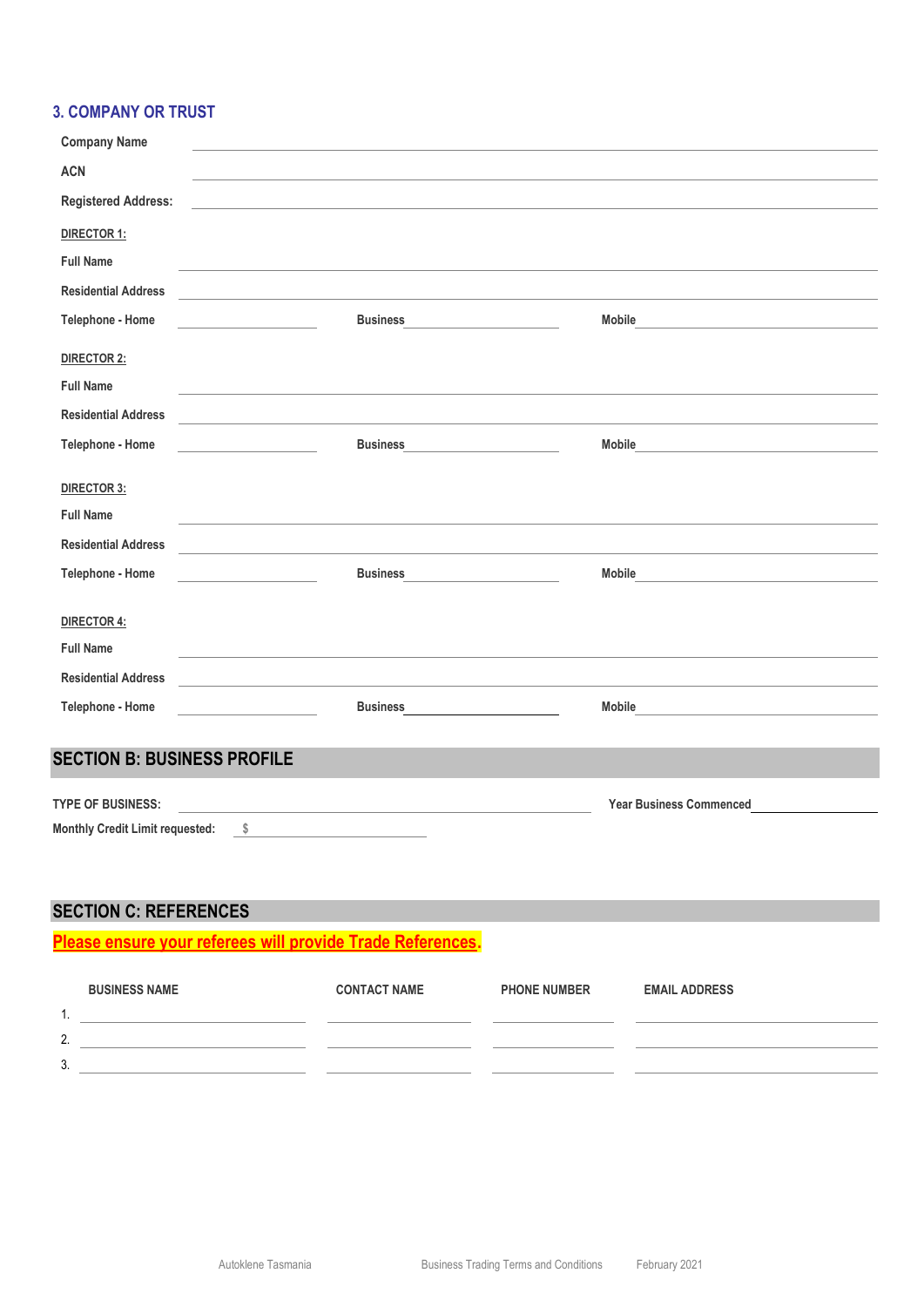

## **1 DEFINITIONS**

- 1.1 The Supplier is **AKT Trading (Tas) Pty Ltd (A.C.N. 646 591 317) trading as AUTOKLENE TASMANIA of 8-10 Trevor Street, Ulverstone TAS 7315.**
- 1.2 The Customer is the party or any person acting on behalf of and with the authority of the Customer that the Order is provided for.
- 1.3 The Guarantor is the person or entity who agrees to be liable for the debts of the Customer.
- 1.4 The Order shall be defined as any request for the provision of Goods and/or Services by the Customer with the Supplier which has been accepted by the Supplier.
- 1.5 The Goods are the products and/or components provided by the Supplier.
- 1.6 The Services are all the delivery and/or supply of Goods by the Supplier, including any advice or recommendations.
- 1.7 The Price is the amount invoiced for Goods supplied.
- 1.8 Indirect, Special or Consequential loss or damage includes i) any loss of income profit or business; ii) any loss of good will or reputation; iii) any loss of value of intellectual property.
- 1.9 Invoices include invoices for Goods supplied provided, or both.
- 1.10 Major failure is Goods that are unsafe and/or substantially unfit for normal purpose and cannot reasonably be made fit within a reasonable time.
- 1.11 Security interest as defined in Section 12 of the *Personal Property Securities Act* 2009 (Cth).
- 1.12 "Security Agreement", "Commingled Goods", "Collateral", "Financing Statement", "Financing Change Statement" is defined under Section 10 of the *Personal Property Securities Act* 2009 (Cth).

#### **2 GENERAL**

- 2.1 These Terms and Conditions together with the Supplier's written or verbal quotation and the Supplier's Credit Application Form from this Agreement.
- 2.2 Any Order requested by the Customer is deemed to be an Order incorporating these Terms and Conditions and may not be varied unless expressly agreed to by the Supplier in writing. In the event that an inconsistency exists and/or arises between these terms and the Order it is acknowledged between the parties that these Terms and Conditions will prevail.
- 2.3 No subsequent correspondence or document or discussion shall modify or otherwise vary these Terms and Conditions unless such variation is in writing and signed by the Supplier.
- 2.4 The Terms and Conditions are binding on the Customer, his heirs, assignees, executors, trustees and where applicable, any liquidator, receiver or administrator.
- 2.5 In these Terms and Conditions, the singular shall include the plural, the masculine shall include feminine and neuter and words importing persons shall apply to corporations.
- 2.6 Where more than one Customer completes this Agreement each shall be liable jointly and severally.
- 2.7 If any provision of these Terms and Conditions shall be invalid, void, illegal or unenforceable the validity, existence, legality and enforceability of the remaining provisions shall not be affected, prejudiced or impaired and the offending provision shall be deemed as severed from these Terms and Conditions.
- 2.8 The Supplier may license or sub-contract all or any part of its rights and obligations without the Customer's consent but the Supplier acknowledges that it remains at all times liable to the Customer.
- 2.9 The failure by the Supplier to enforce any provision of these Terms and Conditions shall not be treated as a waiver of that provision, nor shall it affect the Supplier's right to subsequently enforce that provision.
- 2.10 The Customer acknowledges that the Supplier may detail these Terms and Conditions on its website. In this event, the Terms and Conditions on the Supplier's website shall apply to any future dealings as between the parties and the Customer is deemed to have notice of any such Terms and Conditions and/or amendments.
- 2.11 These Terms and Conditions must be read in conjunction with the Supplier's Credit Application Form.

#### **3 PLACEMENT OF ORDERS**

- 3.1 Orders placed by the Customer with the Supplier will be considered valid when placing the Order in writing and or verbally.
- 3.2 Any written Quotation given by the Supplier shall expire thirty (30) days after the date of the written quotation.
- 3.2.1 Quotations may also be provided to the Customer by verbal communication.
- 3.3 All prices are based on taxes and statutory charges current at the time of the Quotation. Should these vary during the period from the date of the Quotation to the date of the invoice, the difference will become the responsibility of the Customer and the Customer will be invoiced for the extra charge by the Supplier.

# **4 PRICE**

- 
- 4.1 At the Supplier's sole discretion the Price shall be either:<br>4.1.1 As detailed on invoices provided by the Supplier to the C As detailed on invoices provided by the Supplier to the Customer in respect of Goods supplied; or
- 4.1.2 The Supplier's quoted Price as for the Order (subject to clause [4.2\)](#page-2-0).
- 4.2 The Supplier reserves the right to change the Price in the event of a variation to the Supplier's Order, and notice will be provided in writing by the Supplier within a reasonable time.

#### <span id="page-2-0"></span>**5 SUPPLY AND DELIVERY OF GOODS**

- 5.1 The Supplier reserves their right to:
- 5.1.1 Decline requests for any Goods requested by the Customer.
- 5.1.2 Cancel or postpone the delivery of Goods at their discretion.
- 5.2 Delivery of the Goods shall be deemed to be complete when the Goods are collected by the Customer or are delivered to the Customer or to the carrier as nominated by the Supplier and/or Customer.
- 5.3 Unless specified by the Supplier to the contrary in the Order, the Supplier does not warrant that it will be capable of providing the Goods at specific times requested by the Customer during the term of this Agreement.
- 5.4 Subject to otherwise complying with its obligations under this Agreement, the Supplier shall exercise its independent discretion as to its most appropriate and effective manner of providing the Goods and of satisfying the Customer's expectations of those Goods.
- 5.5 In the discharge of its duties, the Supplier shall comply with all reasonable directions of the Customer as to the nature and scope of the Goods to be provided.
- 5.6 Nothing in the above clause shall effect the Supplier's right to exercise its own judgment and to utilise its skills as it considers most appropriate in order to achieve compliance with the said resolutions, regulations and directions or otherwise with its obligations under this Agreement.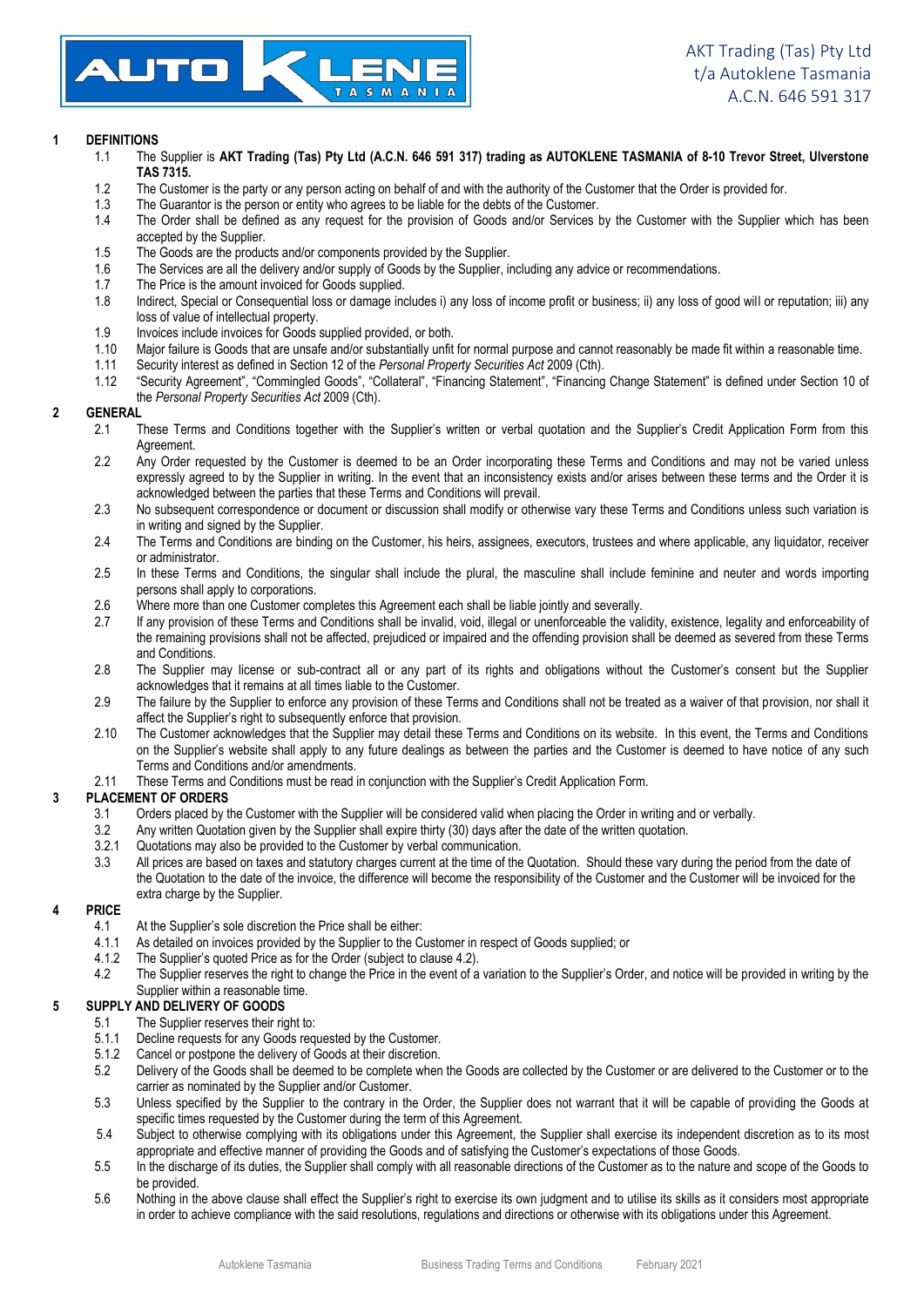5.7 The Supplier may agree to provide, on request from the Customer, additional Goods not included or specifically excluded in the Quotation/Order. In this event, the Supplier shall be entitled to make an additional charge. Additional Goods includes, but is not limited to, alterations, amendments, and any additional visits by the Supplier after provision of the Goods at the request of the Customer.

## **6 PAYMENT AND CREDIT POLICY**

- 6.1 Any reference to Customer shall include all Customers, unless it refers to a specific group of Customers.
- 6.2 For credit purposes, the two main groups of Customers are Non-Account Customers and Account Customers.
- 6.3 **Non-Account Customers**
- 6.3.1 The Customer must make full payment of the Price upon delivery of the Goods**.**
- 6.4 **Account Customers**
- The Customer must make full payment of the invoice to the Supplier within thirty (30) days from the end of month from the date of issue of invoice for the Goods and/or Services.

#### **7. CREDIT**

- 7.1 Credit will only be granted at the sole discretion of the Supplier and upon submission of a completed Credit Application Form.
- 7.2 Any credit granted may be revised by the Supplier at any time and at its discretion.
- 7.3 The Supplier reserves the right to withdraw any credit facility upon any breach by the Customer of these Terms of Conditions or upon the Customer ceasing to trade and/or being subject to any legal proceedings and/or the Customer committing an act of insolvency.
- 7.4 The Customer agrees that upon such withdrawal, any and all monies owing on the account shall become immediately due and payable.

## **8. GOODS AND SERVICES TAX**

- 8.1 GST refers to Goods and Services tax under the *Goods and Services Act 1999 ("G.S.T. Act")* and terms used herein have the meanings contained within the *G.S.T. Act*.
- 8.2 It is hereby agreed between the Customer and the Supplier that the consideration for the Supplier expressed in this Agreement is exclusive of the Supplier's liability of G.S.T.
- 8.2.1 On sale:

(a) The Customer will pay to the Supplier, in addition to the total purchase Price, the amount payable by the Supplier of G.S.T. on the taxable supply made by the Supplier under this Agreement;

(b) The Supplier shall deliver to the Customer a Tax Invoice for the supply in a form which complies with the *G.S.T. Act* and Regulations.

# **9. DISHONOUR OF CHEQUE**<br>9.1 If any cheque issue

- 9.1 If any cheque issued by the Customer or by any third party in payment of the Price is dishonoured:<br>9.1.1 The Supplier may refuse to supply any further Goods until satisfactory payment is received in full, in
- The Supplier may refuse to supply any further Goods until satisfactory payment is received in full, including bank fees and charges;
- 9.1.2 The Supplier is entitled to treat the dishonour of the Customer's cheque as a repudiation of this Agreement and to elect between terminating this Agreement or affirming this Agreement, and in each case claiming and recovering compensation for loss or damage suffered from the Customer.
- 9.1.3 The Customer may be liable for a dishonoured cheque fee of \$40.00.

#### **10 DEFAULT**

- 10.1 Invoices issued by the Supplier shall be due and payable upon the provision of Goods for Non-Account Customers, and invoices issued by the Supplier shall be due and payable within thirty (30) days from the end of month of the date of issue for Account Customers ("Default Date") depending on terms agreed with the Supplier. Without prejudice to any other rights of the Supplier, the Customer may be charged account keeping fees of 0.4% calculated monthly on any payment in arrears.
- 10.2 If the Supplier does not receive the Outstanding Balance for the Price on or before the Default Date, the Supplier may, without prejudice to any other remedy it may have, forward the Customer's outstanding account to a debt collection agency for further action. The Customer acknowledges and agrees that:
- 10.2.1 After the Default Date, the Outstanding Balance shall include, but not limited to, all applicable fees and charges under this Agreement;
- 10.2.2 After the Default Date, the Outstanding Balance shall include, but not limited to, all applicable fees and charges under this Agreement;
- 10.2.3 In the event of the Customer being in default of his obligation to pay and the overdue account is then referred to a debt collection agency, and/or law firm for collection and the agency charges commission on a contingency basis the Customer shall be liable to pay as a liquidated debt, the commission payable by the Supplier to the agency, fixed at the rate charged by the agency from time to time as if the agency has achieved one hundred per cent (100%) recovery and the following formula shall apply.<br>  $\int$  Commission = Original Debt

#### $Commission =$

100 – Commission % charged by the agency (including G.S.T.)

x 100

- 10.2.4 In the event where the agency is Prushka Fast Debt Recovery the applicable commission rate for the amount unpaid is as detailed on [www.prushka.com.au](http://www.prushka.com.au/)
- 10.2.5 In the event where the Supplier or the Supplier's agency refers the overdue account to a lawyer the Customer shall also pay as a liquidated debt the charges reasonably made or claimed by the lawyer on the indemnity basis.

#### **11 RISK AND LIABILITY**

- 11.1 The Customer will ensure when placing Orders that there is sufficient information to enable the Supplier to execute the Order.
- 11.2 The Supplier takes no responsibility if the specifications are wrong or inaccurate and the Customer will be liable in that event for the expenses incurred by the Supplier for any work required to rectify the Order.
- 11.3 The Customer is responsible for ensuring that the Supplier is made aware of any special requirements pertaining to the Order and the Supplier relies upon the integrity of the information supplied to it.
- 11.4 The Supplier takes no responsibility and will not be liable for any damages or costs resulting in the Goods being faulty as a consequence of insufficient information provided by the Customer.
- 11.5 The Supplier takes no responsibility for representations made in relation to the Goods or any delay in the delivery of the Goods made by a third party or third party manufacturer.
- 11.6 The Customer acknowledges that the Supplier shall not be liable for and the Customer releases the Supplier from:
- 11.6.1 Any claims in respect of faulty or defective design of any Goods supplied.
- 11.6.2 Any loss incurred as a result of delay, or failure to provide the Goods or to observe any of these conditions due to an event of force majeure, being any cause or circumstance beyond the Supplier's reasonable control.
- 11.7 The Supplier does not represent that it will carry out any Services and/or provide and/or deliver any Goods unless it is included in the Quote.
- 11.8 The Customer accepts risk in relation to the Goods when the Goods pass to his care and/or control.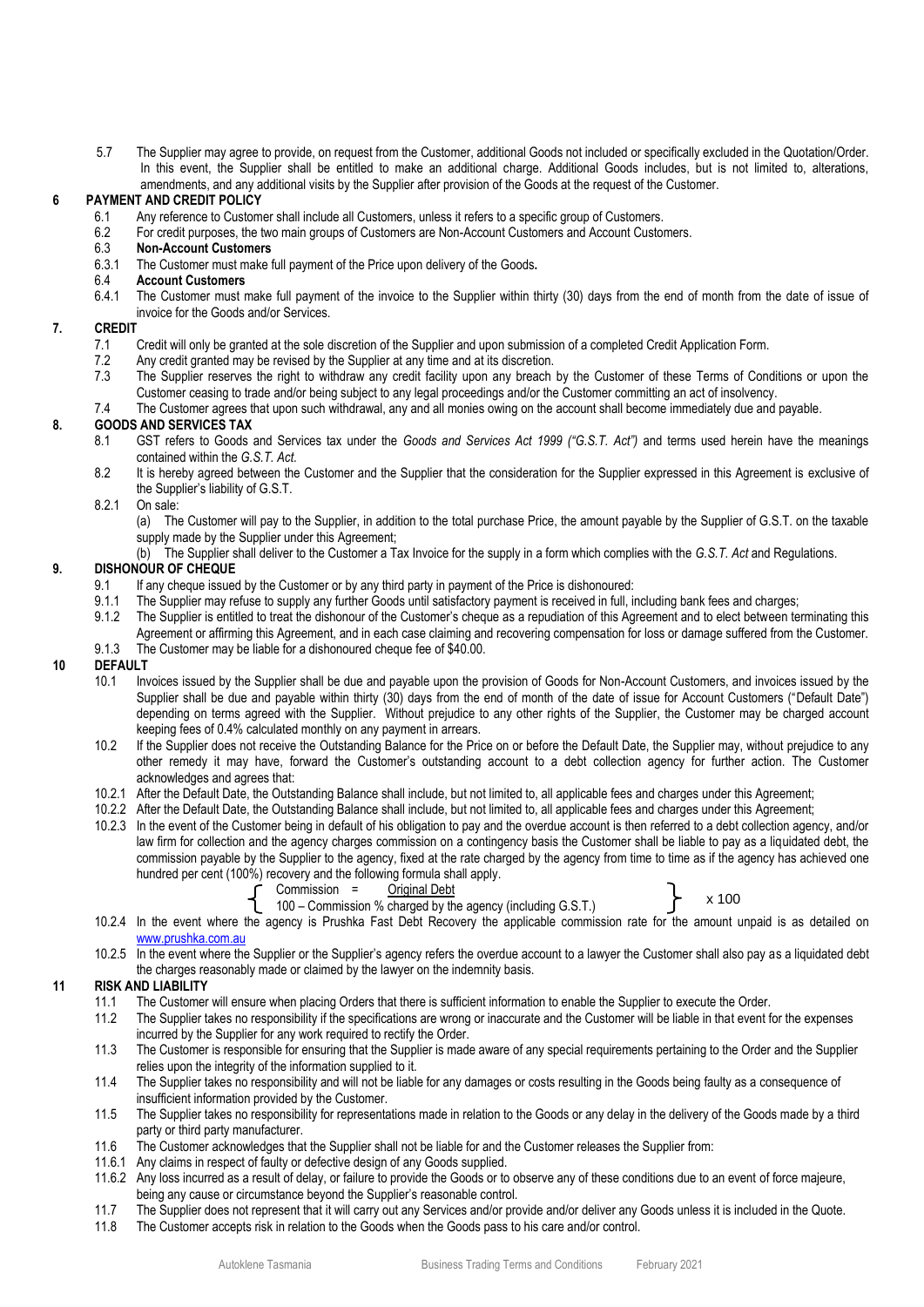## **12 WARRANTY**

12.1 The Supplier warrants that the rights and remedies to the Customer in this Agreement for warranty against defects are in addition to other rights and remedies of the Customer under any applicable Law in relation to the goods and services to which the warranty relates.

## **12.2 Warranty for Goods**

- 12.2.1 The warranty for Goods supplied shall be the current warranty provided by the manufacturer of the Goods. The Supplier shall not be bound by nor be responsible for any term, condition, representation or warranty other than that which is given by the manufacturer of the Goods. The Supplier will use its best endeavours to assist the Customer with any claim with respect of the Goods provided that the claim has been received by the Supplier within thirty (30) days from the delivery of Goods.
- 12.2.2 The Customer continues to be responsible for all amounts owing to the Supplier in the event that any Goods are supplied on the basis that a manufacturer's warranty is in place and it subsequently becomes known to the parties that the warranty is void or inapplicable.
- 12.3 The Supplier warrants:
- 12.3.1 Our Goods come with guarantees that cannot be excluded under the Australian Consumer Law. You are entitled to a replacement or refund for a major failure and compensation for any other reasonably foreseeable loss or damage. You are also entitled to have the Goods repaired or replace if the Goods fail to be of acceptable quality and the failure does not amount to a major failure.
- 12.4 Warranty for Goods shall only cover the cost of Goods. The Customer acknowledges that additional costs incurred, such as labour and/or freight, must be borne by the Customer.

#### **12.5 Claims made under Warranty**

- 12.5.1 Subject to clause 12.2 of this Agreement claims for warranty should be made in one of the following ways:
- 12.5.2 The Customer must send the claim in writing together with proof of purchase to the Supplier's business address stated in clause 1.1 of this Agreement;
- 12.5.3 The Customer must email the claim together with the proof of purchase to the Supplier on admin@autoklenetas.com.au
- 12.5.4 The Customer must contact the Supplier on the Supplier's business number (03) 6425 7247
- 12.5.5 Goods where a claim is made are to be returned to the Supplier or are to be left in the state and conditions in which they were delivered until such time as the Supplier or its Agent has inspected the Goods. Such inspection is to be carried out within a reasonable time after notification.

#### **13 RETENTION OF TITLE**

- 13.1 While the risk in Goods shall pass on delivery and/or supply (including all risks associated with unloading), legal and equitable title in the Goods shall remain with the Supplier until full payment of all Goods supplied by the Supplier to the Customer is made. Pending such payment the Customer:
- 13.1.1 Shall hold the Goods as Bailee for the Supplier and shall return the Goods to the Supplier if so requested.
- 13.1.2 Agrees to hold the Goods at the Customer's own risk and is liable to compensate the Supplier for all loss or damage sustained to the Goods whilst they are in the Customer's possession.
- 13.1.3 The Customer should store the Goods separately and in such a manner that it is clearly identified as the property of the Supplier and keep the Goods insured to full replacement value.
- 13.1.4 The Customer must not allow any person to have or acquire security interest in the Goods whilst the Goods are in the Customer's possession.
- 13.1.5 The Customer may sell and/or use the Goods in the ordinary course of business.
- 13.1.6 If the Goods are resold before all monies are paid to the Supplier, the Customer shall hold the proceeds of sale in trust for the Supplier and promptly account the Supplier for those proceeds in payment of the Price for the Goods.
- 13.2 The Supplier is authorised to enter the Premises or the premises where the Customer stores the Goods without liability for trespass or any resulting damage in retaking possession of the Goods until the accounts owed to the Supplier by the Customer are fully paid.
- 13.3 Notwithstanding the provisions above, the Supplier shall be entitled to issue legal proceedings to recover the Price of the Goods.

#### *14 PERSONAL PROPERTY SECURITIES ACT* **2009 (CTH) ("PPSA")**

- 14.1 The Customer acknowledges that these Terms and Conditions will constitute a Security Agreement which creates a security interest in favour of the Supplier over all present and after acquired Goods and/or Services supplied by the Supplier to the Customer to secure the payment of the Price or any other amount owing under this agreement from time to time including future advances.
- 14.2 The Customer acknowledges that by accepting these Terms and Conditions and by virtue of the retention of title clause as provided for in Clause 13, the security interest is a purchase money security interest ("PMSI") as defined under Section 14 of the PPSA for all present, after acquired Goods and/or Services including any Commingled Goods.
- 14.3 The security interest will continue to apply as an interest in the Collateral for the purposes of PPSA with priority over registered or unregistered security interest.
- 14.4 The Supplier may register the security interest as PMSI on the Personal Property Securities Register ("PPSR") under the PPSA without providing further notice to the Customer.
- 14.5 The Customer agrees the Supplier is not required to disclose information pertaining to the Supplier's security interest to an interest party unless required to do pursuant to PPSA or under the general law.
- 14.6 The Customer agrees and undertakes:
- 14.6.1 To sign any documents and/or provide further information reasonably required by the Supplier to register Financing Statement or Financing Change Statement on the PPSR;
- 14.6.2 To indemnify the Supplier for all expenses and/or costs incurred by the Supplier in registering a Financing Statement or Financing Change Statement on PPSR including the costs of amending, maintaining, releasing and enforcing any security interests in the Goods;
- 14.6.3 Not to register and/or make a demand to alter a Financing Statement in the Collateral without prior written consent of the Supplier;
- 14.6.4 To provide the Supplier with 7 days written notice of any change or proposed change to the Customer's business name, address, contact details or other changes in the Customer's details registered on the PPSR;
- 14.6.5 To waive any rights of enforcement under Section 115 of the PPSA for Collateral not used predominantly for personal, domestic or household purposes;
- 14.6.6 To waive any rights to receive Verification Statement in respect of any Financial Statement or Financing Charge Statement under Section 157 of the PPSA.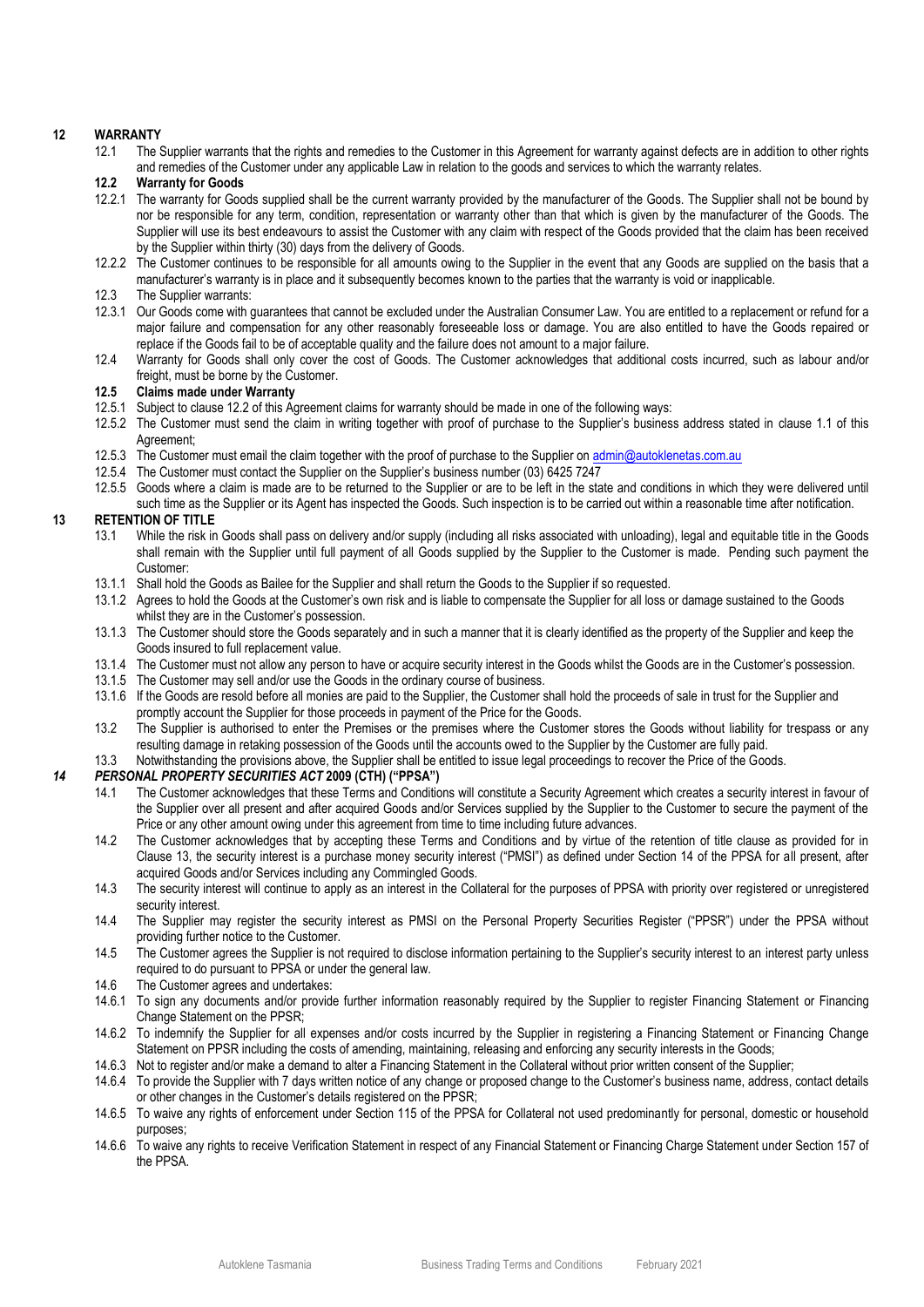#### **15 CANCELLATION BY CUSTOMER**

- 15.1 Any Order cannot be cancelled by the Customer unless expressly agreed to by the Supplier verbally or in writing.
- 15.2 In the event that the Customer cancels delivery of Goods the Customer may be liable for any loss incurred by the Supplier (including, but not limited to, any loss of profits) up to the time of cancellation.
- 15.3 If the Customer places an Order with the Supplier and the Supplier places an Order with a third party Supplier to meet the Customer's request, the Customer may be liable for the Price of the Goods ordered if the Customer cancels the Order and the Goods have already been dispatched.

## **16 SET-OFF**

- 16.1 The Customer shall have no right of set-off in any suit, claim or proceeding brought by the Supplier against the Customer for default in payment.
- 16.2 The Customer acknowledges that the Supplier can produce this clause in bar of any proceeding for set-off.

### **17 INSURANCE**

17.1 The Supplier is not liable to provide any insurance cover for the Goods. It is the Customer's responsibility to effect whatever insurance cover he requires at his own expense.

#### **18 AGREED USE**

- 18.1 The Customer acknowledges that the Customer may forfeit any rights if any, he may have against the Supplier if:
- 18.1.1 The Goods are applied for any other use to which the Goods are not intended for and/or not in accordance with any applicable manual;
- 18.1.2 Any alteration to the Goods is carried out other than in accordance with intended alterations and/or the Goods are not repaired by an authorised repairer.
- 18.1.3 The Customer further acknowledges sole responsibility for any damage or injury to property or person caused by using the Goods in any way and shall indemnify in full the Supplier, its servant and its agents in relation to all such claims.

#### **19 JURISDICTION**

19.1 This Agreement is deemed to be made in the State of Tasmania and all disputes hereunder shall be determined by the appropriate Courts of Tasmania.

## **20 PRIVACY ACT 1988**

- 20.1 The Customer and/or the Guarantor/s agrees;
- 20.1.1 For the Supplier to obtain from a credit reporting agency a credit report containing personal credit information about the Customer and Guarantor/s in relation to credit provided by the Supplier.
- 20.1.2 That the Supplier may exchange information about the Customer and the Guarantor/s with those credit providers either named as trade referees by the Customer or named in a consumer credit report issued by a credit reporting agency.
- 20.1.3 The Customer consent to the Supplier being given a consumer credit report to collect overdue payment on commercial credit (Section 18K(1)(h) *Privacy Act 1988*).

#### **21 ENTIRE AGREEMENT**

- 21.1 These Terms and Conditions as defined in clause 2.1 constitute the whole Agreement made between the Customer and the Supplier.
- 21.2 This Agreement can only be amended in writing signed by each of the parties.
- 21.3 All prior discussions and negotiations are merged within this document and the Supplier expressly waives all prior representations made by him or on his behalf that are in conflict with any clauses in this document in any way.
- 21.4 Nothing in these Terms and Conditions is intended to have the effect of contravening any applicable provisions of the *Competition and Consumer Act 2010* or the *Fair Trading Acts* in each of the States and Territories of Australia.

I/We understand and agree to be bound by the Terms and Conditions set out herein.

| <b>NAME</b>         | <b>NAME</b>         |
|---------------------|---------------------|
| POSITION HELD       | POSITION HELD       |
| SIGNATURE           | SIGNATURE           |
| <b>DATE</b>         | <b>DATE</b>         |
|                     |                     |
| <b>WITNESS NAME</b> | <b>WITNESS NAME</b> |
| ADDRESS             | <b>ADDRESS</b>      |
| <b>SIGNATURE</b>    | SIGNATURE           |
| <b>DATE</b>         | <b>DATE</b>         |
|                     |                     |